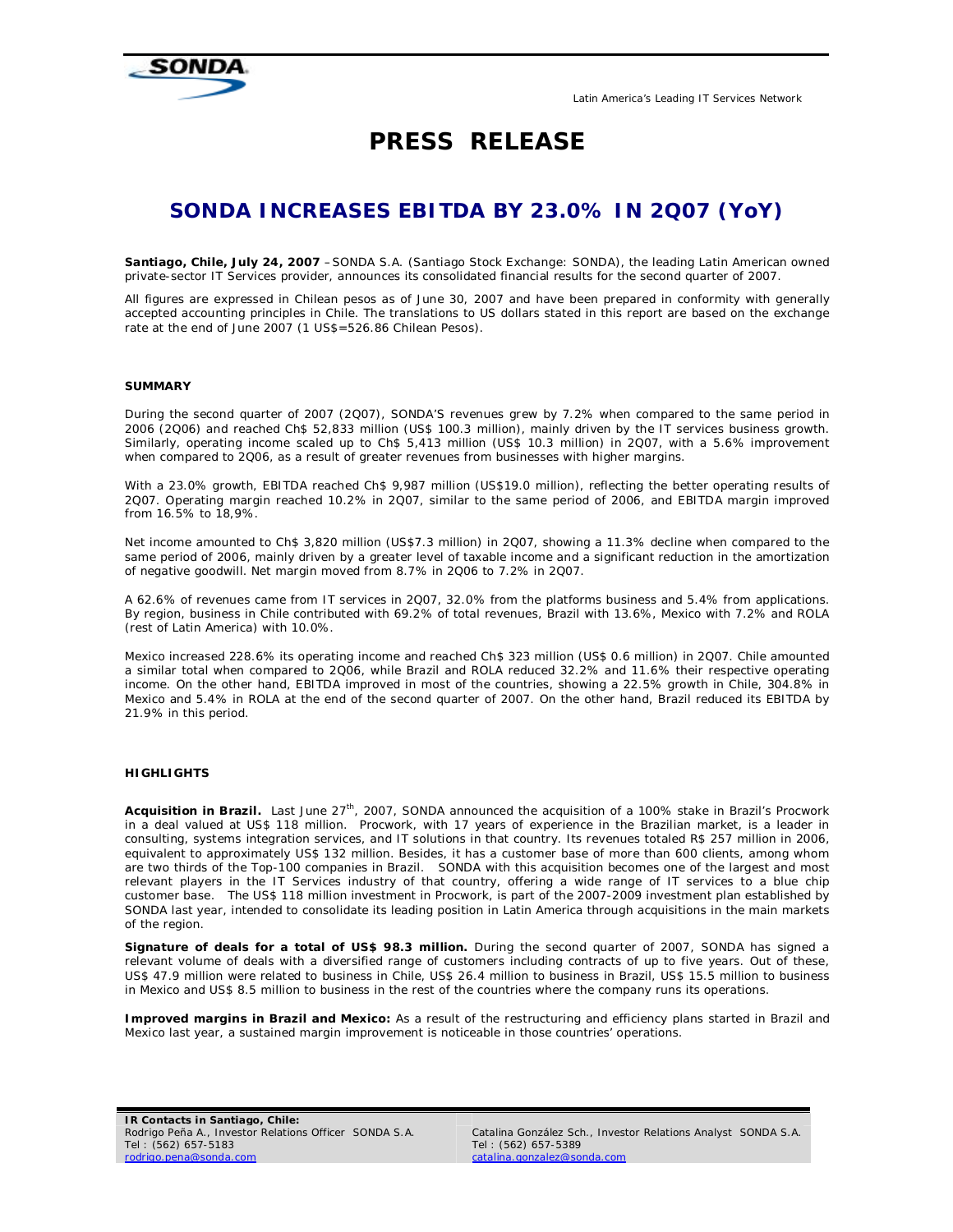

## **I. CONSOLIDATED RESULTS**

| SONDA CONSOLIDATED STATEMENTS OF INCOME          |             |                   |          |         |           |           |          |          |  |
|--------------------------------------------------|-------------|-------------------|----------|---------|-----------|-----------|----------|----------|--|
| In millions of constant Ch\$ as of June 30, 2007 |             |                   |          |         |           |           |          |          |  |
| <b>INCOME STATEMENT</b>                          | <b>1H06</b> | 1H <sub>0</sub> 7 | VAR.     | $\%$    | 2006      | 2Q07      | VAR.     | %        |  |
| <b>Sales</b>                                     | 96.234      | 102.771           | 6.538    | 6,8%    | 49.277    | 52.833    | 3.556    | 7.2%     |  |
| Cost of Sales                                    | $-76.047$   | $-81.504$         | $-5.457$ | 7,2%    | $-39.152$ | $-42.566$ | $-3.414$ | 8,7%     |  |
| <b>Gross Profit</b>                              | 20.187      | 21.267            | 1.080    | 5,4%    | 10.125    | 10.267    | 142      | 1,4%     |  |
| <b>Operating Income</b>                          | 9.957       | 11.523            | 1.567    | 15,7%   | 5.125     | 5.413     | 289      | 5,6%     |  |
| <b>EBITDA</b>                                    | 15.889      | 19.599            | 3.710    | 23,4%   | 8.122     | 9.987     | 1.865    | 23,0%    |  |
| Non Operating Income                             | 799         | 1.884             | 1.085    | 135,9%  | $-204$    | $-262$    | -58      | 28,5%    |  |
| Net Income                                       | 9.123       | 10.713            | 1.590    | 17,4%   | 4.306     | 3.820     | -486     | $-11,3%$ |  |
| <b>FINANCIAL RATIOS</b>                          | %           | %                 | VAR.     | %       | $\%$      | %         | VAR.     | $\%$     |  |
| <b>Gross Margin</b>                              | 21,0%       | 20,7%             | $-0,3%$  | $-1,3%$ | 20,5%     | 19,4%     | $-1,1%$  | $-5,4%$  |  |
| <b>Operating Margin</b>                          | 10,3%       | 11,2%             | 0,9%     | 8,4%    | 10,4%     | 10,2%     | $-0.2%$  | $-1,5%$  |  |
| <b>EBITDA Margin</b>                             | 16,5%       | 19,1%             | 2,6%     | 15,5%   | 16,5%     | 18.9%     | 2.4%     | 14,6%    |  |
| Net Margin                                       | 9,5%        | 10,4%             | 0,9%     | 10,0%   | 8,7%      | 7,2%      | -1,5%    | -17,3%   |  |

## **Revenues**

The 7.2% growth in revenues in 2Q07 reflected an increase in revenues from the IT services business of Ch\$ 3,034 million (US\$ 5.8 million) and from the platforms business of Ch\$ 1,788 million (US\$ 3.4 million), representing increases of 10.1% and 11.8% respectively. On the other hand, the applications business dropped a 30.6% its revenues compared to 2Q06, and amounted to Ch\$ 2,874 million (US\$ 5.5 million).

From a regional point of view, Chile and Mexico explained most of the rise in revenues in the second quarter 2007, with a revenue growth of 14.1% and 12.1% respectively, generating totals of Ch\$ 36,555 million (US\$ 69.4 million) and Ch\$ 3,826 million (US\$ 7.3 million) each. It should be mentioned that the revenues generated in Chile were higher than at 2Q06 despite the divestiture of the subsidiary BAC in June 2006, which implied less revenues for an amount of Ch\$ 2,899 million (US\$ 5.5 million). Discounting the effect of the divestiture of BAC, and assuming it had maintained a similar level of revenues to those produced in the first quarter of 2006, consolidated revenues at 2Q07 would have grown by 13.1%. In Mexico, the raise was mainly in the IT services business (+Ch\$ 609 million, equivalent to US\$ 1.2 million), essentially due to higher revenues of professional services and integration systems (+Ch\$ 891 million, equivalent to US\$ 1.7 million).

ROLA showed a 6.1% drop in its revenues during 2Q07, amounting to Ch\$ 5,269 million (US\$ 10.0 million) and reflecting lower revenues in both the applications and platforms businesses. Finally, Brazil reported revenues of Ch\$ 7,183 million (US\$ 13.6 million) during the last quarter, a fall of 12.6% with regard to 2Q06 as a result of lower revenues from the software applications business (-Ch\$ 837 million, equivalent to US\$ 1.6 million).

## IT Services

Revenues from the IT services business rose from Ch\$ 30,042 million at 2Q06 (US\$ 57.0 million) to Ch\$ 33,075 million at 2Q07 (US\$ 62.8 million), representing an increase of 10.1%. This is mainly explained by increased revenues coming from IT outsourcing services (+Ch\$ 7,133 million, equivalent to US\$ 13.5 million), and specifically from outsourcing projects in Chile and Brazil.

This later increase more than offset the decline shown in the professional services business (- Ch\$ 2,339 million, equivalent to US\$ 4.4 million) which was basically caused by the divestiture of the subsidiary BAC in Chile in Jun'06, which represented Ch\$ 2,525 million (US\$ 4.8 million) of reduced revenues during the second quarter of 2007 in the IT services business. Discounting the effect of the sale of BAC and assuming a level of IT Services revenues similar to those obtained in the second quarter of 2006, consolidated IT Services revenues at 2Q07 would have grown by 18.5%.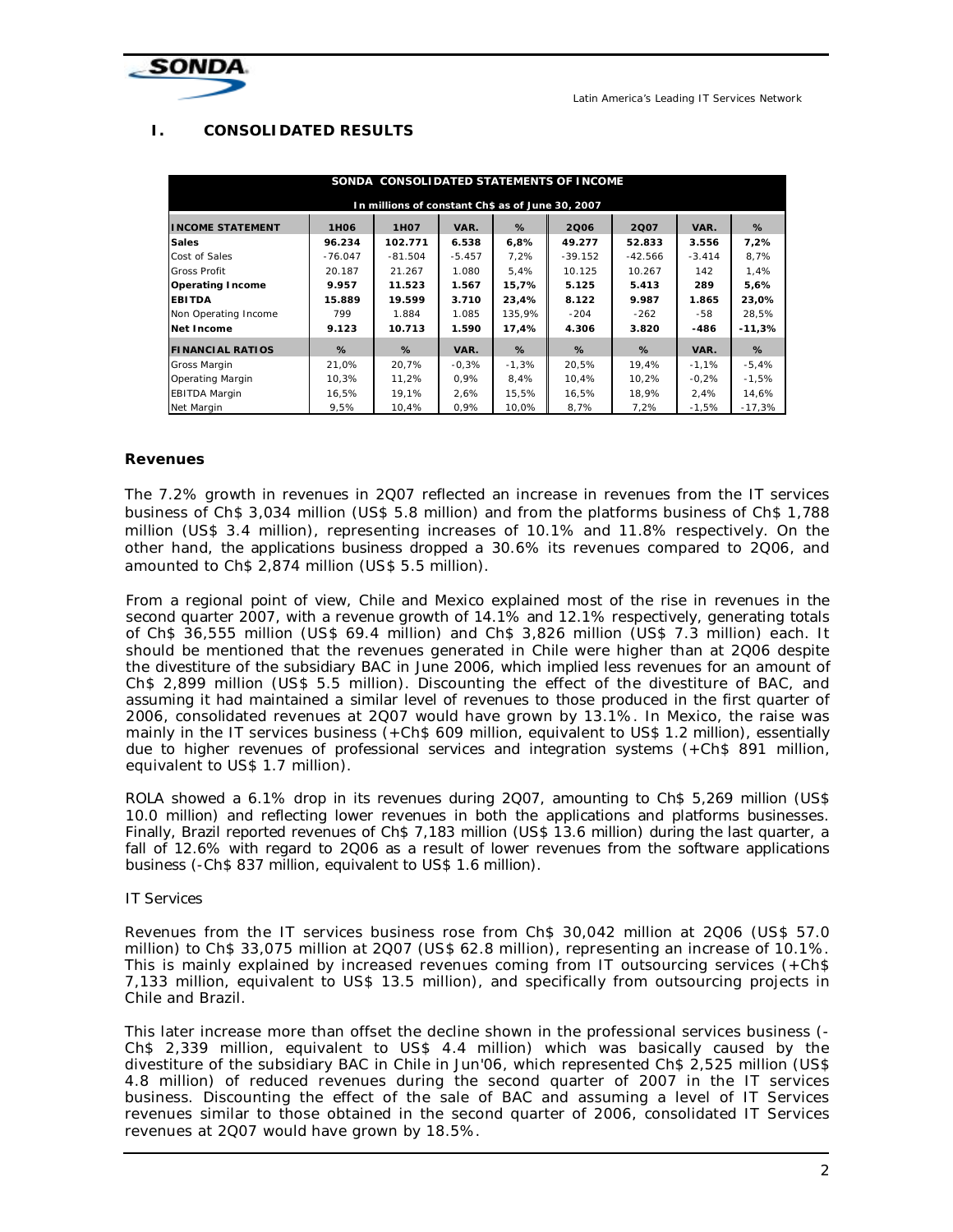

In Chile, IT services revenues reached a level of Ch\$ 20,891 million (US\$ 39.7 million) at 2Q07, showing a 12.4% increase compared to 2Q06 basically due to the beginning of new IT outsourcing projects. With a growth of 24.8% in its revenues, Mexico reached Ch\$ 3,067 million (US\$ 5.8 million) at 2Q07, essentially due to higher revenues related to professional services and systems integration. A similar trend, although on a lower scale, was shown by ROLA, with a rise of 10.7% in revenues from IT services, to a total of Ch\$ 2,197 million (US\$ 4.2 million) at 2Q07. Brazil's IT services revenues amounted to Ch\$ 6,920 million (US\$ 13.1 million) at 2Q07, reflecting a slight decline of 1.2% with regard to 2Q06.

#### Applications

The applications business generated revenues for Ch\$ 2,874 million (US\$ 5.5 million) at 2Q07, reflecting a fall of 30.6% when compared to 2Q06, mainly explained by reduced revenues related to support and implementation in Brazil, and to development and maintenance in Chile.

#### Platforms

With an increase of 11.8% when compared to 2Q06, platforms business revenues reached Ch\$ 16,883 million (US\$ 32.0 million), reflecting higher hardware sales, especially in Chile.

#### **Cost of Sales**

Cost of sales increased by 8.7% in the second quarter of 2007, and accumulated Ch\$ 42,566 million (US\$ 80.8 million). This increase is mainly due to higher depreciation and amortization charges (+Ch\$ 1,649 million, equivalent to US\$ 3.1 million) related to new integration and IT outsourcing projects begun in recent months, and to higher costs (+Ch\$ 1,064 million, equivalent to US\$ 2.0 million) related to the increased level of hardware sales.

#### **Administrative and Selling Expenses**

Administrative and selling expenses reached Ch\$ 4,854 million (US\$ 9.2 million) at 2Q07, with a fall of 2.9% compared to 2Q06. These expenses represented 9.2% of revenues at 2Q07 (10.1% in 2Q06). The reduction of these expenses during the last quarter is mostly explained by reductions in Chile, basically in labor expenses.

#### **Operating Income**

Due to the increase in the gross profit and the reduced administrative and selling expenses, the operating income at 2Q07 rose by 5.6% to Ch\$ 5,413 million (US\$ 10.3 million) with regard to 2Q06. As a percentage of revenues, the operating margin was 10.2%, at a similar level to the 10.4% obtained in 2Q06.

#### **Non-Operating Income**

Non-operating loss grew from Ch\$ 204 million (US\$ 0.4 million) at 2Q06 to Ch\$ 262 million (US\$ 0.5 million) at 2Q07, basically as a result of higher charges related to price-level restatement (-Ch\$ 1,593 million, equivalent to US\$ 3.0 millions), mainly registered in Chile, which were partially offset by the increase of Ch\$ 964 million (US\$ 1.8 million) in the financial income of the period.

#### **Net Income**

Net income for the second quarter of 2007 amounted to Ch\$ 3,820 million (US\$ 7.3 million), with a fall of 11.3% with regard to 2Q06, as a result of a greater level of taxable income and the reduction in the amortization of negative goodwill (credit). Reduction in net income generated a decline in the net margin from 8.7% at 2Q06 to 7.2% at 2Q07.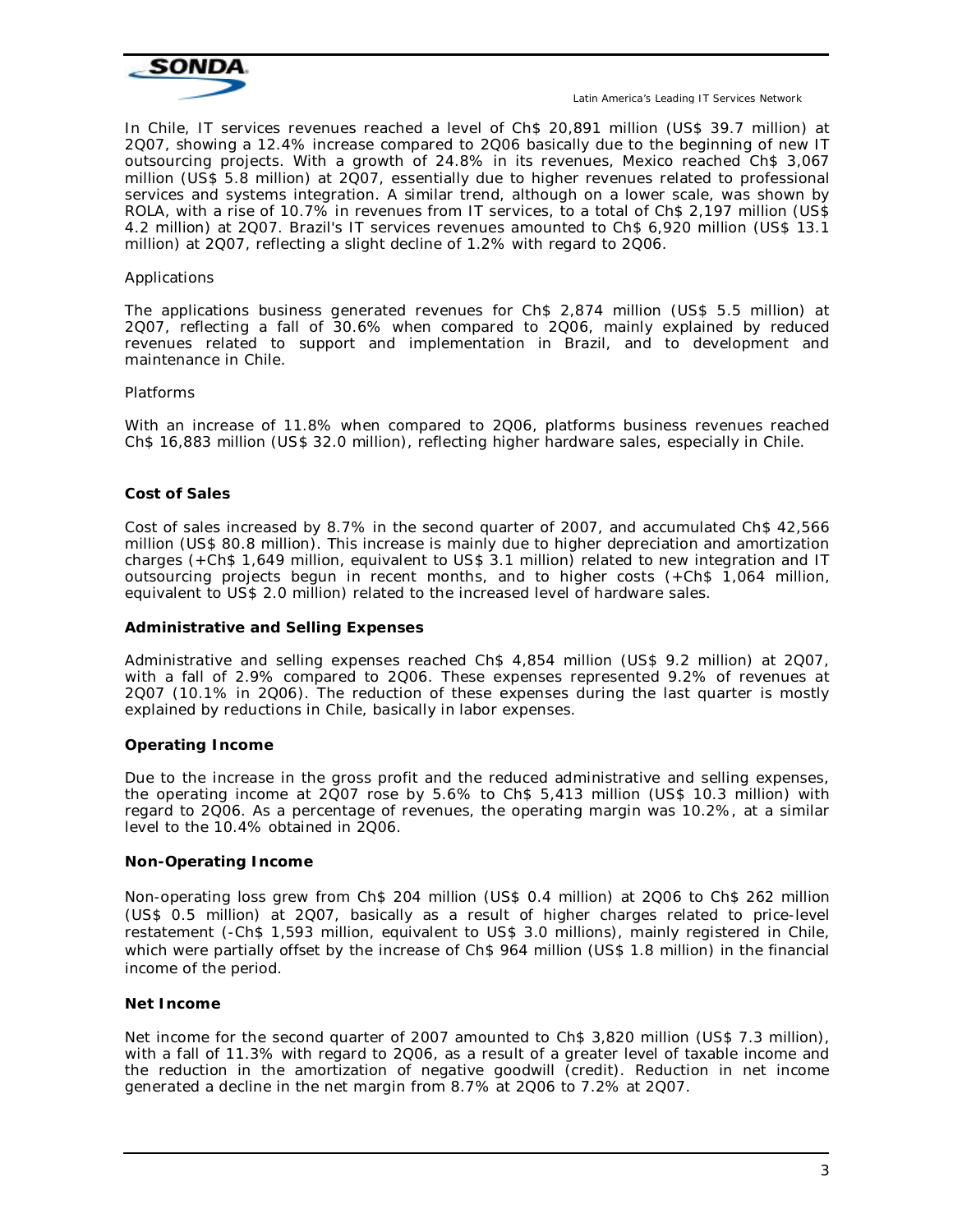

## **II. FINANCIAL POSITION**

## **Assets**

Total assets grew by 67.2% when compared to 2Q06, to a total of Ch\$ 321,852 million (US\$ 610.9 million), distributed 45.6% in current assets, 17.0% in fixed assets and 37.4% in other long term assets. Increase in total assets is primarily the result of larger balances of cash and equivalents (including funds raised through the IPO), of trade accounts receivable, because of investment in fixed assets, and a larger balance of other long term assets.

## Current Assets

Current assets amounted to Ch\$ 146,713 million (US\$ 278.5 million), reflecting an 50.9% increase over 2Q06. This is explained by larger balances invested in time deposits, which reached Ch\$ 20,478 million (US\$ 38.9 million) in 2Q07, by a greater amount of trade accounts receivables accumulating Ch\$ 53,228 million (US\$ 101.0 million, including US\$ 28.1 million added as a result of the Brazilian company Procwork acquisition), and by a larger balance in notes and accounts receivable from related companies, which reached Ch\$ 8,179 million (US\$ 15.5). At the end of 2Q07, cash and equivalents totaled Ch\$54,798 million (US\$ 104.0 million).

## Fixed Assets

Fixed assets reached Ch\$ 54,712 million (US\$ 103.9 million) at the end of 2Q07, a 50.1% increase when compared to 2Q06, mainly as a result of investments made in technological equipment related to the project with the Administrador Financiero del Transantiago.

## Other Assets

Other assets grew by 104.8% over 2Q06 to Ch\$ 120,426 million (US\$ 228.6 million) at the end of the second quarter of 2007. This was produced by increases in goodwill (+429.6%, including Procwork acquisition), in investments in related companies (+37.7%) and in other assets (+19.0%, including projects investments). Those accounts showed respective balances at 2Q07 of Ch\$ 70,563 million (US\$ 133.9 million), Ch\$ 6,940 million (US\$ 13.2 million) and Ch\$ 25,610 million (US\$ 48.6 million). Net intangible assets reached Ch\$ 5,023 million (US\$ 9.5 million) at 2Q07.

## **Liabilities**

Liabilities increased by 1.2% at 2Q07, reaching Ch\$ 98,133 million (US\$ 186.2 million), reflecting the growth of accounts payable from Ch\$ 15,068 million (US\$ 28.6 million) at 2Q06 to Ch\$ 23,370 million (US\$ 44.6 million) at 2Q07. This increase was due to larger payable balances coming from different suppliers related to the project with the Administrador Financiero del Transantiago.

There was also a long-term liabilities decrease, specifically a financial debt reduction of Ch\$15,758 million (US\$ 29.9 million) when compared to 2Q06, mainly because of the payment of quarterly installments on a peso denominated loan with banks Santander, BCI and Estado, of approximately US\$ 4.6 million each, and the payment of semi-annual installments of approximately US\$ 5.9 million each, on the syndicated loan in UF with banks BCI, Estado and Security.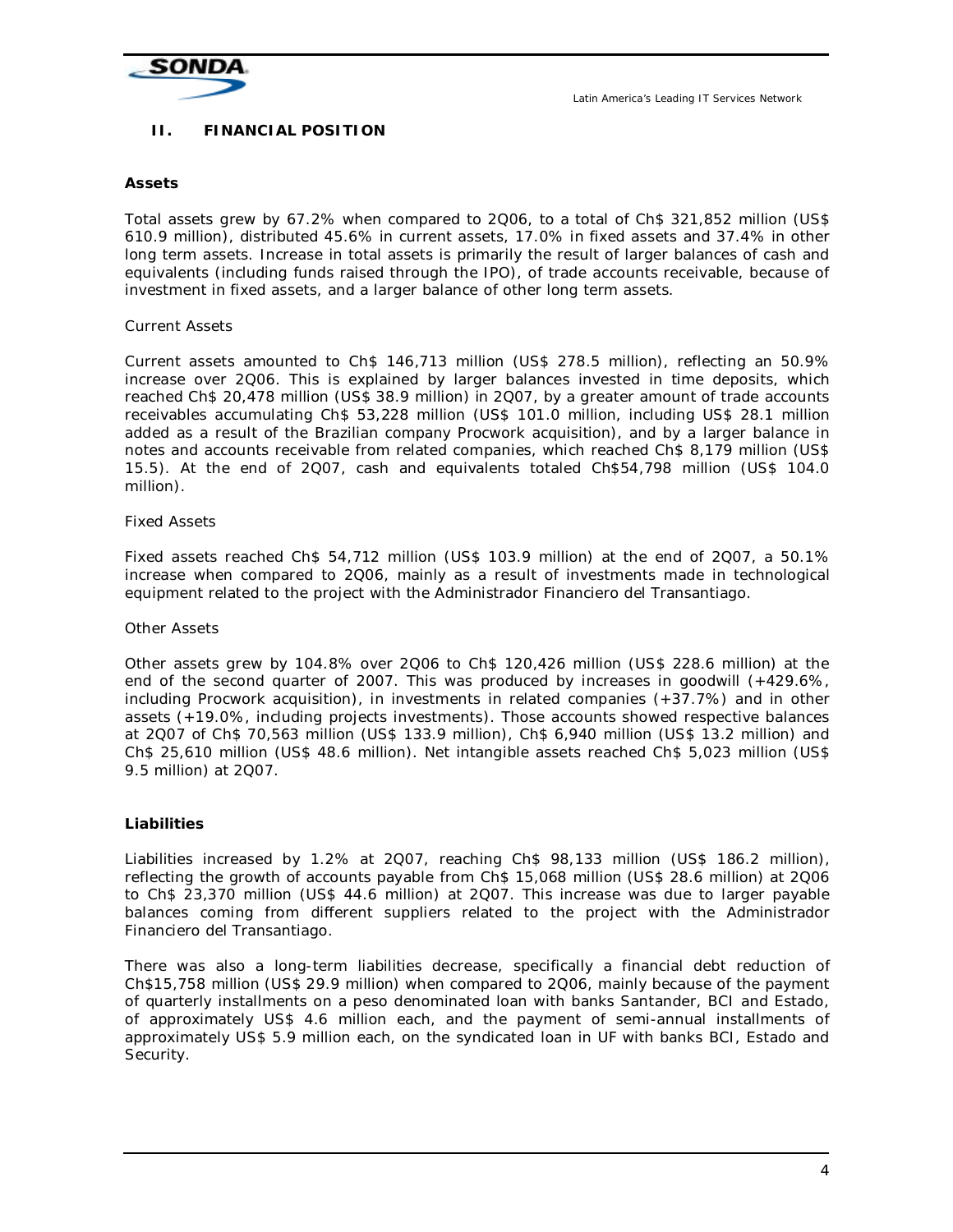

## **Shareholder's Equity**

Shareholders' equity at 2Q07 amounted to Ch\$ 223,718 million (US\$ 424.6 million), a rise of 134.2% when compared to 2Q06, basically as a result of the Nov'06 IPO. It was also strengthened by net income obtained in the period (Ch\$ 10,713 million, equivalent to US\$ 20.3 million) and by a larger balance of capital price-level restatement reserve (Ch\$ 3,813 million, equivalent to US\$7.2 million).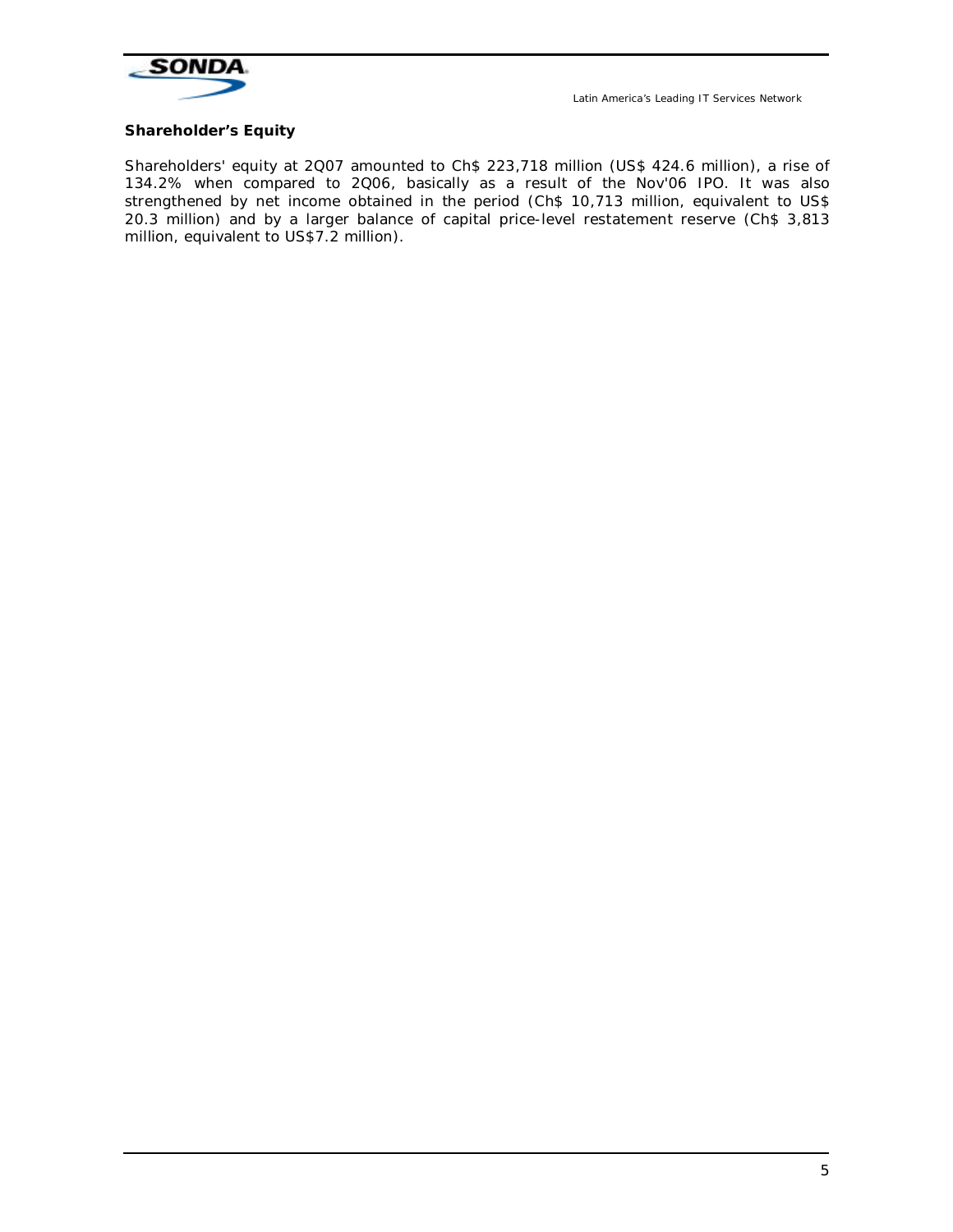

## **Exhibit 1. FINANCIAL STATEMENTS**

| SONDA CONSOLIDATED FINANCIAL STATEMENTS           |               |               |          |  |  |  |  |  |
|---------------------------------------------------|---------------|---------------|----------|--|--|--|--|--|
| In millions of constant Ch\$ as of June 30, 2007  |               |               |          |  |  |  |  |  |
| <b>BALANCE SHEET</b>                              | <b>Jun-06</b> | <b>Jun-07</b> | Var $%$  |  |  |  |  |  |
| <b>Assets</b>                                     | 192.472       | 321.852       | 67,2%    |  |  |  |  |  |
| <b>Current Assets</b>                             | 97.227        | 146.714       | 50,9%    |  |  |  |  |  |
| Cash and Equivalents                              | 31.533        | 54.798        | 73,8%    |  |  |  |  |  |
| <b>Accounts Receivables</b>                       | 44.764        | 68.233        | 52,4%    |  |  |  |  |  |
| Inventories                                       | 13.163        | 8.742         | $-33,6%$ |  |  |  |  |  |
| <b>Other Current Assets</b>                       | 7.767         | 14.941        | 92,4%    |  |  |  |  |  |
| Property, Plant and Equipment                     | 36.445        | 54.712        | 50,1%    |  |  |  |  |  |
| <b>Investment in Other Companies</b>              | 5.041         | 6.940         | 37,7%    |  |  |  |  |  |
| <b>Other Assets</b>                               | 53.759        | 113.486       | 111,1%   |  |  |  |  |  |
| Liabilities                                       | 96.959        | 98.133        | 1,2%     |  |  |  |  |  |
| <b>Current Liabilities</b>                        | 48.474        | 63.409        | 30,8%    |  |  |  |  |  |
| <b>Short-Term Financial Debt</b>                  | 14.576        | 19.375        | 32,9%    |  |  |  |  |  |
| <b>Other Current Liabilities</b>                  | 33.897        | 44.035        | 29,9%    |  |  |  |  |  |
| Long-Term Financial Debt                          | 42.502        | 26.744        | $-37,1%$ |  |  |  |  |  |
| <b>Other Current Liabilities</b>                  | 3.293         | 5.104         | 55,0%    |  |  |  |  |  |
| <b>Minority Interest</b>                          | 2.690         | 2.877         | 6,9%     |  |  |  |  |  |
| <b>Total Shareholder's Equity</b>                 | 95.514        | 223.718       | 134,2%   |  |  |  |  |  |
| <b>Total Liabilities and Shareholder's Equity</b> | 192.472       | 321.852       | 67,2%    |  |  |  |  |  |

| SONDA CONSOLIDATED FINANCIAL STATEMENTS<br>In millions of constant Ch\$ as of June 30, 2007 |                  |             |            |           |           |           |  |  |
|---------------------------------------------------------------------------------------------|------------------|-------------|------------|-----------|-----------|-----------|--|--|
|                                                                                             |                  |             |            |           |           |           |  |  |
| <b>INCOME STATEMENT</b>                                                                     | 1H <sub>06</sub> | <b>1H07</b> | Var $%$    | 2006      | 2007      | Var $%$   |  |  |
| <b>Sales</b>                                                                                | 96.234           | 102.771     | 6,8%       | 49.277    | 52.833    | 7,2%      |  |  |
| Cost of Sales                                                                               | $-76.047$        | $-81.505$   | 7,2%       | $-39.152$ | $-42.566$ | 8,7%      |  |  |
| <b>Gross Profit</b>                                                                         | 20.187           | 21.266      | 5,3%       | 10.125    | 10.266    | 1,4%      |  |  |
| Administrative and Selling Expenses                                                         | $-10.230$        | $-9.742$    | $-4,8%$    | $-5.000$  | $-4.854$  | $-2,9%$   |  |  |
| <b>Operating Income</b>                                                                     | 9.957            | 11.524      | 15,7%      | 5.125     | 5.413     | 5,6%      |  |  |
| Depreciation and Amortization                                                               | 5.931            | 8.074       | 36,1%      | 2.998     | 4.573     | 52,5%     |  |  |
| <b>EBITDA</b>                                                                               | 15.889           | 19.599      | 23,3%      | 8.122     | 9.987     | 23,0%     |  |  |
| Financial Income (Expense), Net                                                             | -34              | 2.344       | -6979,7%   | $-342$    | 824       | $-340,7%$ |  |  |
| <b>Financial Income</b>                                                                     | 2.071            | 3.966       | 91,5%      | 810       | 1.774     | 119,0%    |  |  |
| <b>Financial Expense</b>                                                                    | $-2.105$         | $-1.622$    | $-23,0%$   | $-1.152$  | -950      | -17,6%    |  |  |
| <b>Price-level Restatement</b>                                                              | 32               | $-2.190$    | $-6861,1%$ | $-152$    | $-1.745$  | 1048,0%   |  |  |
| Foreign Exchange Difference                                                                 | 321              | $-218$      | $-168,0\%$ | 243       | $-238$    | -197,9%   |  |  |
| <b>Other Non-Operating Incomes</b>                                                          | 481              | 1.948       | 304,9%     | 48        | 897       | 1780,8%   |  |  |
| Non Operating Income                                                                        | 800              | 1.884       | 135,4%     | $-204$    | $-262$    | 28,2%     |  |  |
| Income before Taxes, Interest an Amortiz.                                                   | 10.757           | 13.408      | 24,6%      | 4.921     | 5.151     | 4,7%      |  |  |
| <b>Income Taxes</b>                                                                         | $-2.147$         | $-2.275$    | 5,9%       | $-750$    | $-1.153$  | 53,6%     |  |  |
| <b>Minority Interest</b>                                                                    | $-304$           | -444        | 46,3%      | $-269$    | -190      | $-29,3%$  |  |  |
| Amortization of Negative Goodwill                                                           | 816              | 23          | -97,2%     | 404       | 11        | -97,2%    |  |  |
| Net Income                                                                                  | 9.123            | 10.713      | 17,4%      | 4.302     | 3.820     | $-11,2%$  |  |  |